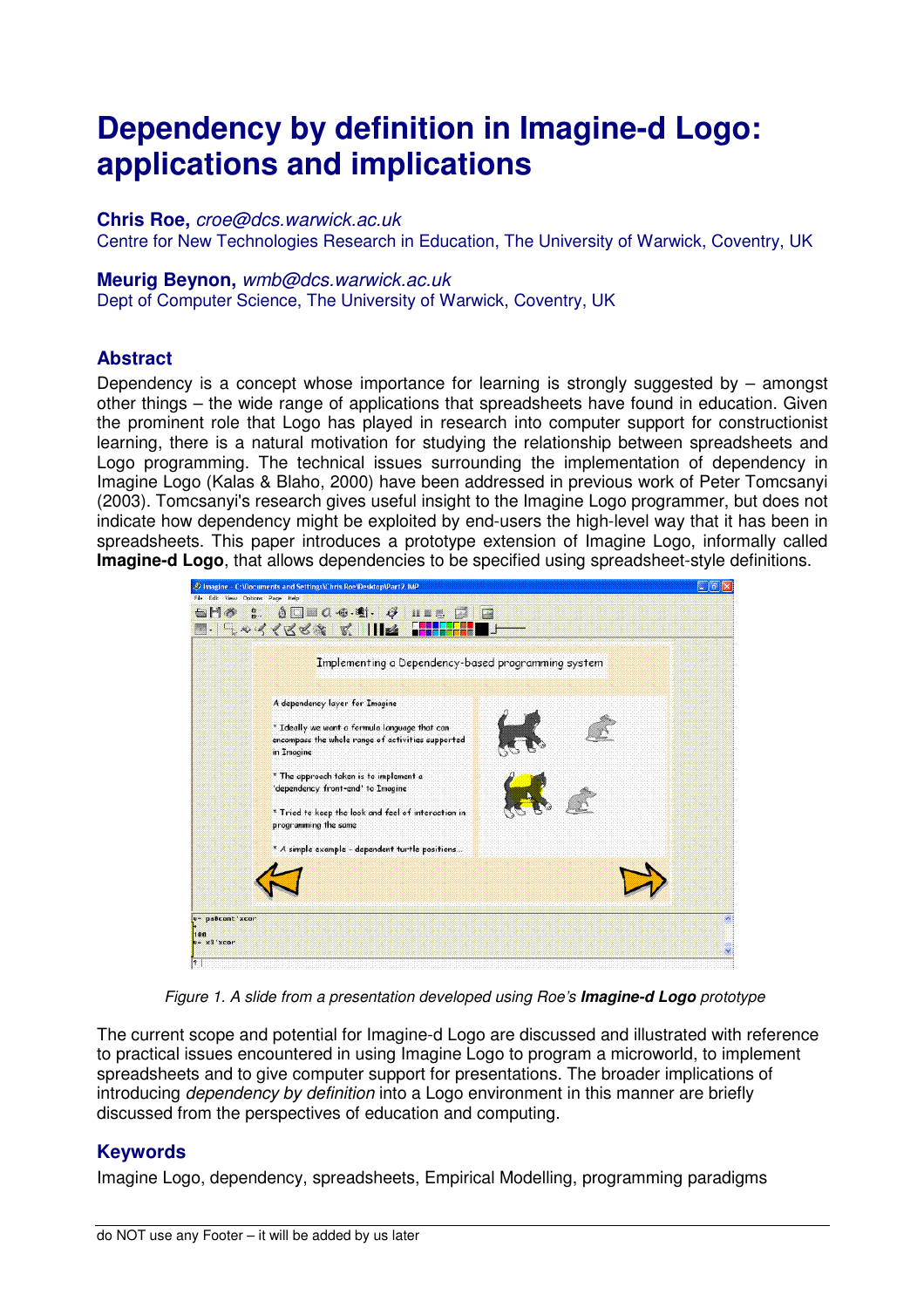# **Introduction**

Spreadsheets and Logo – in all its rich and numerous variants – have been amongst the most influential applications where computing support for education is concerned. By way of background, Baker and Sugden (2003) describes the wide range of educational applications for spreadsheets, and *What is Logo?* (Logo Foundation) gives a good account of the impact of Logo on education. It is natural to seek to integrate these two approaches to educational technology. Such an integration raises challenging issues from several different perspectives:

- **Practical programming**: What motivating advantages might there be in introducing spreadsheet principles into Logo and how is this best accomplished technically?
- **Pedagogy:** What is the significance of spreadsheets and Logo as vehicles for learning, and what is the relationship between them?
- **Computing science**: How can we make unified sense of the two different computational paradigms represented in spreadsheets and Logo?

Our initial and primary emphasis here is on the practical programming perspective. We introduce a prototype extension of Imagine Logo, developed by the first author, that was motivated by issues encountered in programming microworlds based on the throwing events of the Olympic Games (Roe et al, 2005). This prototype - to be referred to as Imagine-d Logo - builds on previous work by Tomcsanyi (2003), but more closely resembles Geomland (Sendov & Dicheva, 1988) in its exploitation of dependency. Another implicit influence stems from both authors' work on the principles and tools of Empirical Modelling [EM], a general approach to computing that can be viewed as rooted upon a methodology for modelling with dependency (EM website; Beynon, 2007). The later sections of the paper discuss the Imagine-d Logo prototype from the broader pedagogical and computational perspectives associated with EM thinking, and conclude by considering the potential implications for the future development of Logo-like languages.

### Adding spreadsheet-style capabilities to Imagine Logo

The spreadsheet is the archetypal example of an application that exploits *dependency* maintenance, the mechanism whereby changing one value propagates changes to other values in a predictable way. The idea of dependency is often informally invoked by programmers in a much more general context. In implementing object dependencies in Imagine Logo, Tomcsanyi (2003) is concerned with quite general situations in which an object's attributes depend on the attributes of another.

Tomcsanyi's approach to implementing dependencies within an object-oriented programming framework is similar in spirit to that of Perry (2001). Dependencies are introduced by the programmer through embellishing the underlying classes in ways that demand considerable technical skill. By contrast, making computer models using spreadsheets is an activity that can be carried out by non-specialists, and can been viewed as a form of end-user programming (see e.g. Nardi, 1993). In order to introduce dependency into Imagine Logo in a way that gives similar scope for the non-expert programmer, certain key requirements must be met. The programmer:

- should not be concerned with the way in which the underlying system maintains the dependencies between objects in the program;
- should be able to ascertain the definition of an attribute/object/variable by inspection.

To achieve the kind of expressive power that Tomcsanyi (2003) realises in his implementation of object-dependencies, it is also desirable to support a wider range of dependency relations than is supported by a traditional spreadsheet. For instance, whereas the spreadsheet is best suited to maintaining scalar relationships recorded in a tabular format, it is natural to consider maintaining relationships between geometric objects in the Imagine Logo environment. By way of illustration, Figure 2 displays what Tomcsanyi (2003) identifies as "a kind of canonical construction of dynamic geometry" - a triangle together with the common point of intersection of the perpendiculars dropped from its vertices onto the opposite side.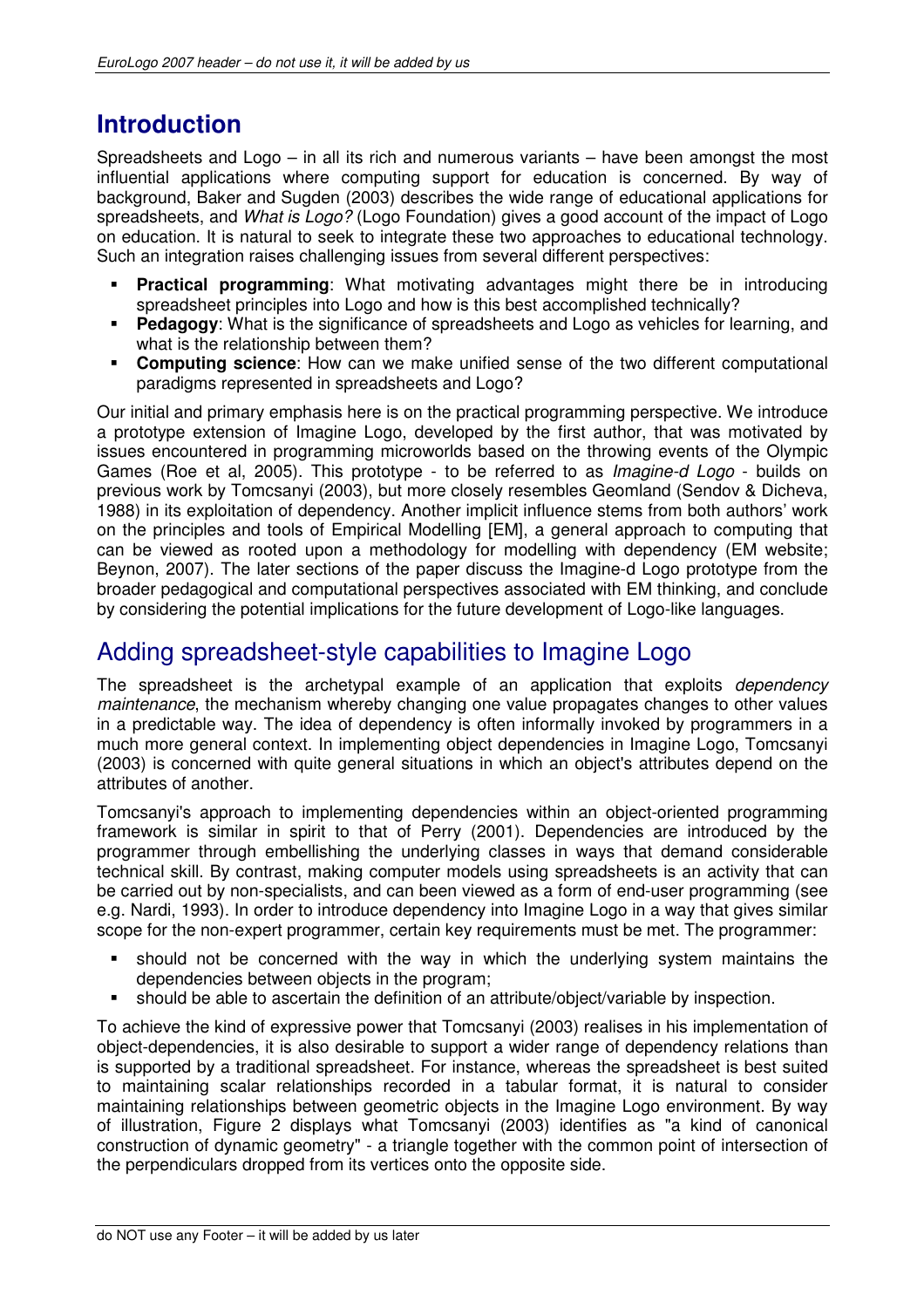

Figure 2. A simple dynamic geometry construction

In this construction, the geometric relationships are maintained by dependency when the position of any of the red vertices p1, p3 and p4 is changed.

Neither of the above requirements is met in Tomcsanyi's implementation of dependency in Imagine Logo. The Imagine-d Logo prototype addresses these requirements by making it possible to specify and revise the dependencies between attributes of objects in much the same way that this is done in a spreadsheet: by formulating and editing explicit definitions for attributes. This has the advantage of making dependency relationships much easier to understand and to trace.

From a technical programming perspective, Roe's extension of Imagine Logo is similar to that described by Tomcsanyi (2003). The same underlying principles are used to maintain dependency, but the details of the implementation are hidden from the programmer. This potentially means that end-user programmers can make effective use of dependency. It also promotes qualities that can be found in modelling with spreadsheets, making models simpler to specify, quicker to build, and more readily open to extension.

### **A dependency layer for Imagine Logo**

The Imagine-d Logo prototype was developed without access to the Imagine Logo source code: it accordingly adds a dependency layer at the dialogue-box level to Imagine Logo. This layer supplies a 'front-end' in which attributes can be given values using definitions that can be specified and edited dynamically in much the same way as the cells of spreadsheet. This involves developing a language within which to specify dependencies between many different kinds of attributes – ideally, a language sufficiently rich to support all aspects of programming activity afforded by Imagine Logo. A further important consideration is that the extension of the interface should respect the look and feel of the Imagine Logo programming environment.

The full technical details of the implementation are beyond the scope of this paper. The features of the prototype will be motivated and illustrated with reference to practical programming issues that were encountered in the process of building the Olympic Games microworlds.

A simple example of the kind of dependency to be specified is that between the positions of two turtles that is discussed in Tomcsanyi (2003). The relationship between the position of the cat and the mouse in Figure 1 illustrates the general idea. In the pane on the right-hand side of this figure dragging movements of the cat result in left-right movements of the mouse that maintain a fixed horizontal distance between the two. The way in which the model-builder specifies this dependency differs between the top and bottom cat-mouse pairs, though the effect is the same.

The specification of the dependency between the positions of the cat and the mouse in the top cat-mouse pair in Figure 1 typifies the way in which a relationship between attributes is expressed in an Imagine Logo program. As displayed in Figure 3, the specification takes the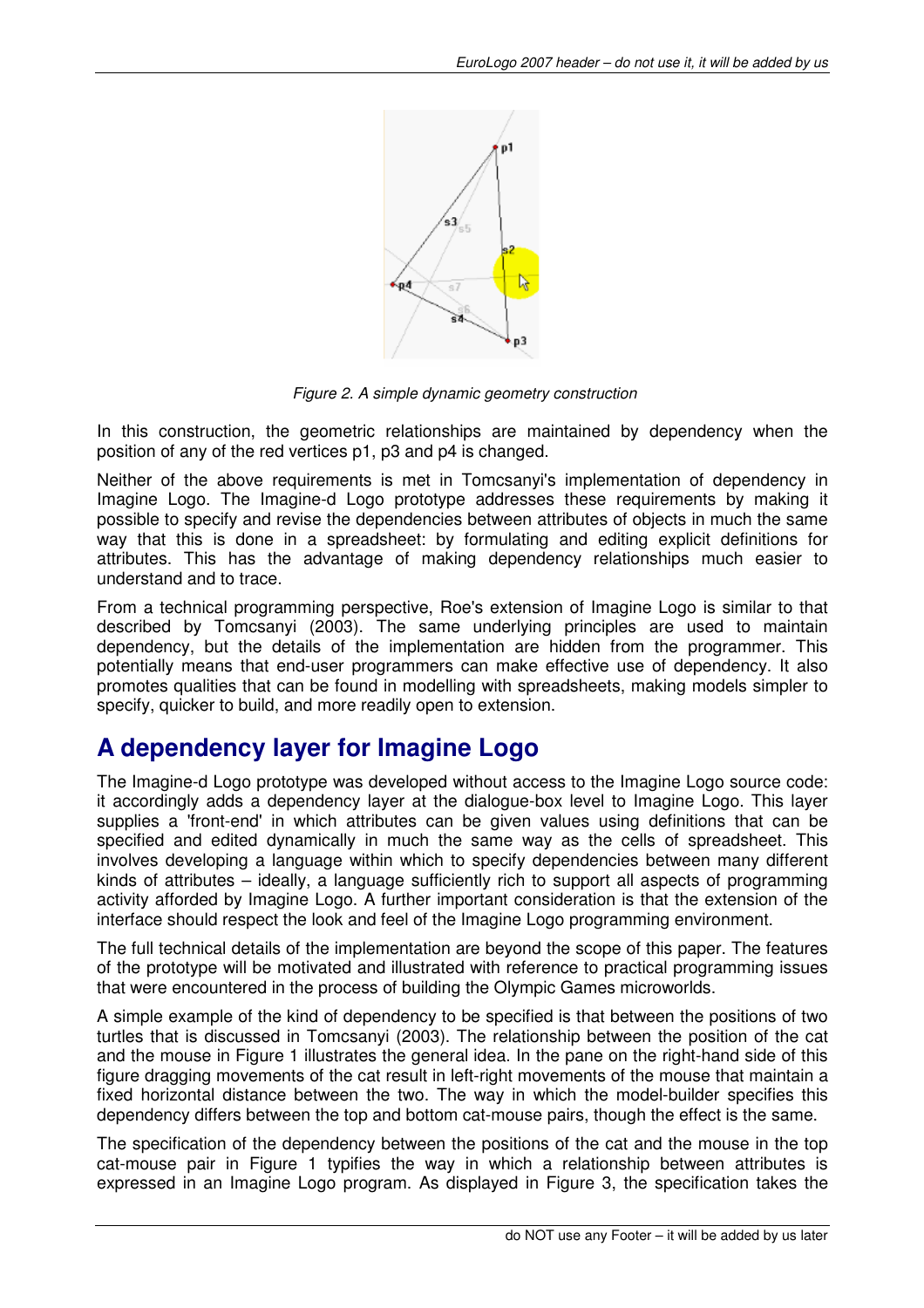form of a triggered action – located in the Events field – that is invoked whenever the cat (here implemented by the turtle x1) is dragged about the screen. The effect of this triggered action is to update the x coordinate of the mouse (here represented by the turtle x2).

|     | Change x1 - based on Turtle<br>u                                     |
|-----|----------------------------------------------------------------------|
|     | Basics   Shape   Painting   Position Events   Variables   Procedures |
|     | orDrag x29ebicor x1 xcor + 150                                       |
|     |                                                                      |
|     |                                                                      |
|     |                                                                      |
|     |                                                                      |
|     |                                                                      |
|     |                                                                      |
|     |                                                                      |
|     |                                                                      |
| Add | Remove                                                               |
|     |                                                                      |
|     | Cancel                                                               |

Figure 3. A triggered action associated with "dragging the cat"

In contrast, the specification of the dependency between the positions of the cat and the mouse in the bottom cat-mouse pair in Figure 1 exploits a spreadsheet-style definition feature that is implemented in Imagine-d Logo. For this purpose, the Basics field in the specification for the mouse at the bottom right (here implemented by the turtle x4) is adapted – without any significant change to its layout and format – as displayed in Figure 4. The x and y coordinates of the turtle x4 can be specified in this context not only as explicit values but by definitions, so that the x coordinate of turtle x4 is defined to be the x coordinate of turtle x3 incremented by a constant number of pixels. This definition, like a spreadsheet definition, can be directly edited by the model-builder. Figure 1 shows the result of changing the value of the constant increment from 150 to 100 pixels.

|                         |                |               | 參 Change x4 - based on turtle |                                                                        |        |                    |        |
|-------------------------|----------------|---------------|-------------------------------|------------------------------------------------------------------------|--------|--------------------|--------|
|                         |                |               |                               | Basics   Shape   Painting   Position   Events   Variables   Procedures |        |                    |        |
|                         | Position       |               |                               |                                                                        |        |                    |        |
| Pasition: X:            |                | x3'xcor + 150 |                               | Position:                                                              | V.     | $-149$             |        |
| Apos: X:                |                | 235           | Ŋ                             | Apos:                                                                  | $-9$ : | 199                |        |
| Set Heading             |                | Ü             |                               |                                                                        |        |                    |        |
|                         | Home State     |               |                               |                                                                        |        |                    |        |
| Position: X:            |                | 127           |                               | Position: V:                                                           |        | $-103$             |        |
| Set Heading.            |                | o             |                               |                                                                        |        | <b>Set Current</b> |        |
|                         | Range<br>Winap |               | Rectangle                     |                                                                        |        |                    |        |
| $\hat{\mathbf{\Theta}}$ | Window         |               |                               |                                                                        |        |                    |        |
| Ò                       | Fence          |               |                               |                                                                        |        |                    |        |
|                         | Bounce         |               |                               |                                                                        |        |                    |        |
|                         |                |               |                               |                                                                        |        | OK.                | Cancel |

Figure 4. Defining the x position of the mouse via the modified interface

The Imagine-d Logo prototype introduces a conceptually new feature into the programming environment. Where the event-driven paradigm of Imagine Logo requires that relationships are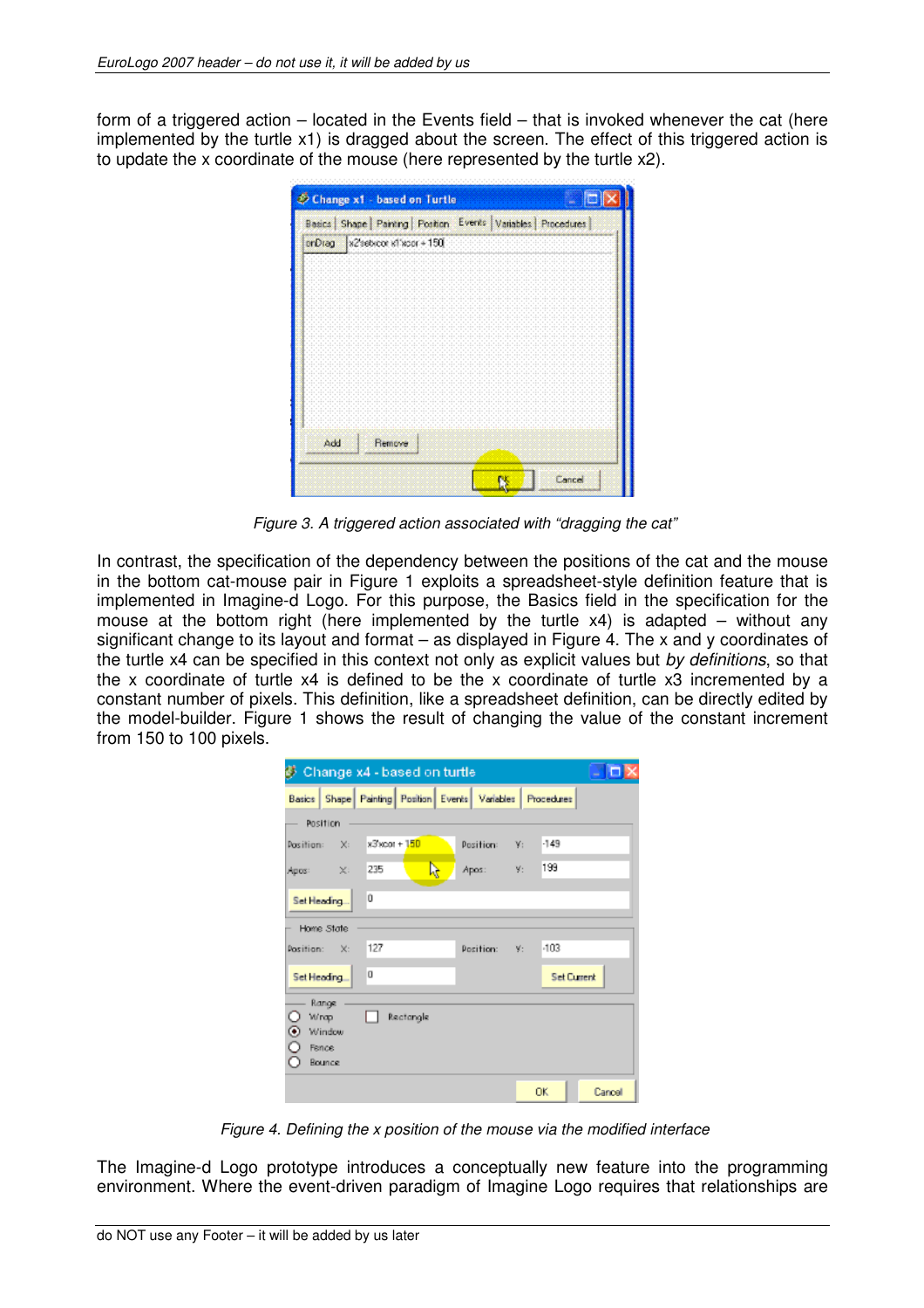specified by means of triggered actions, the definition of an attribute does not readily admit a simple interpretation as a state-changing action. The implications of this are complex and subtle. It is significant for instance, that defining the x coordinate of turtle x4 with reference to the coordinate of turtle x3 ensures that the value of x4'xcor changes whenever the value of x3'xcor changes, no matter what the nature of the agency that is operating. This contrasts with the discriminating way in which a position update may be associated with a specific event, as in dragging the cat around the screen (cf. Figure 3).

In general, it may be said that definitions afford clearer and more explicit descriptions of relationships though – a superficial analysis suggests – at the expense of some operational simplification. Event-driven sequences of actions can support cyclic patterns of update for instance, whereas the value of an attribute cannot be meaningfully defined in terms of itself. The potential benefits of expressing a dependency through a definition are best appreciated where more complicated patterns of dependency are present. Where a value is defined in terms of many different values, each of which is subject to change through a range of different agencies, the task of analysing the implicit relationships amongst families of attributes can become exceedingly complex, and specifying and maintaining the program structure becomes accordingly more difficult.

### **Further illustrations**

Some additional examples serve to illustrate some of the key issues regarding the introduction of spreadsheet-style definitions to the Imagine Logo environment.

The distinction between the event-driven and definition-based approaches to specifying dependencies is relevant even to simple scenarios, such as maintaining the relationship between the value in a box and the position of a slider (cf. Figure 5). The principal advantage of using a definition is that the model-builder need only inspect the specification of the box object in order to determine why it has its current value. This may not pose a serious problem where the dependency that determines the value in the box relates to the position of a single slider and is kept up to date by a single triggered action. It can become much more problematic when the dependency relations are complex.



Figure 5. Alternative ways to link the value of a box to a slider

Figure 6 shows a control mechanism drawn from the Shotput microworld (Roe et al, 2005). In this figure, the angle of elevation of the green arrow is determined by the lower slider, and the angle of elevation of the purple arrow relative to the green arrow by the upper slider. The textbox values and the headings of the turtles are then dependent on a combination of the positions of the two sliders. Within the Imagine-d Logo prototype, the heading for the purple arrow can be defined directly by the formula "angleslider'value + attackslider'value". When the dependency is implemented in the traditional way, this formula appears on the right hand side of assignments in two separate triggering events associated with the two sliders. To understand how the heading of the purple arrow is determined the model-builder has to search for the events that might have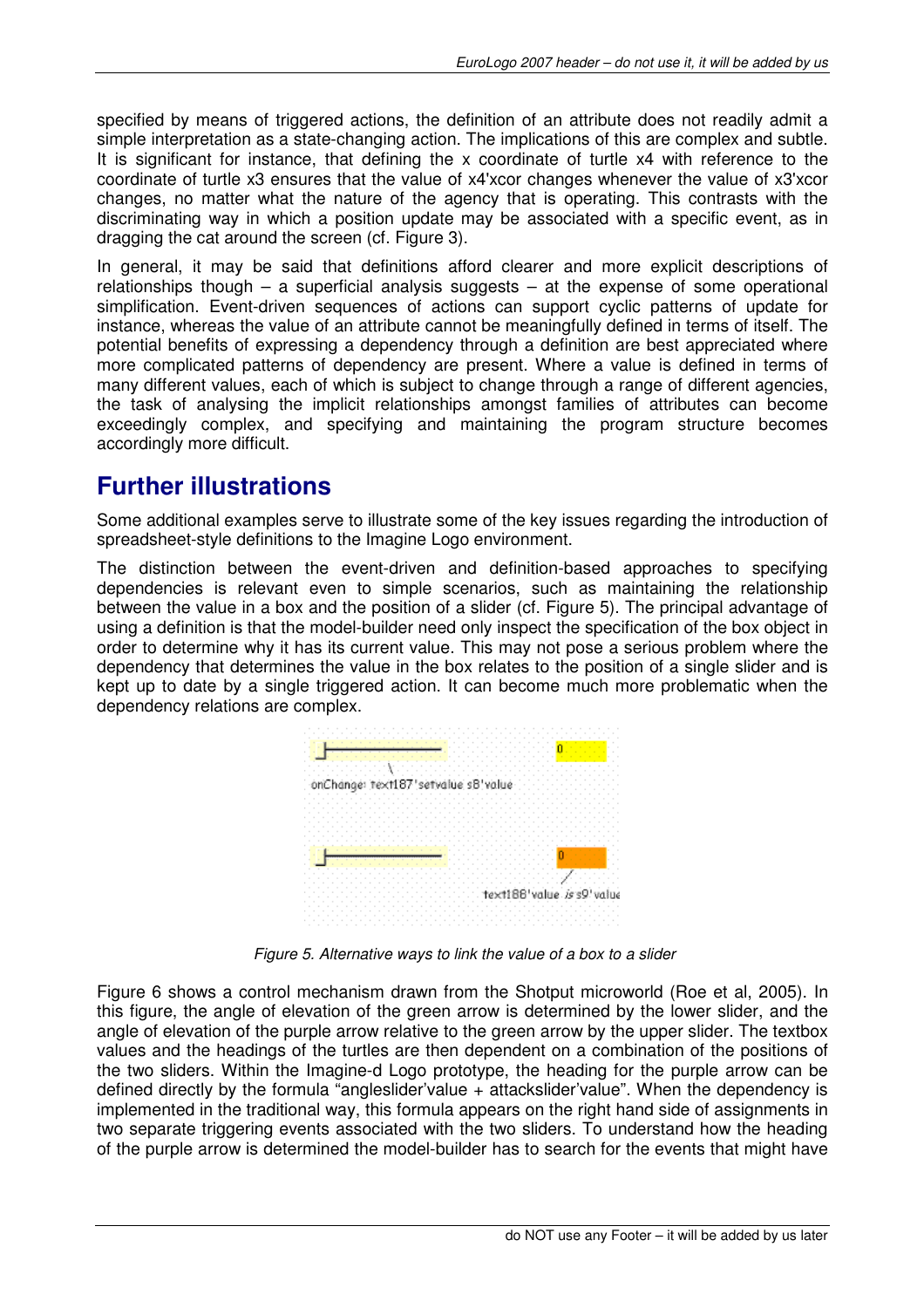an impact upon them. If it becomes necessary to update the relationship, this formula has to be updated in identical ways in two places.



Figure 6. A more complex dependency relationship involving two sliders

Another feature of the Shotput microworld in which complex dependencies are involved is the dynamic graph used to display the x and y coordinates of the shotput trajectory. Because of the wide variety of possible trajectories, it is important to be able to adjust the range of values displayed on the axes, and the granularity of the xy-grid dynamically (see Figure 7). This involves setting up dependencies in which multiple turtles and several textboxes are involved. In this example, dragging the purple point triggers the recalculation of the maximum x and y coordinates that need to be displayed. These positions of the grid lines are dependent on these maximum values, and grid lines are only displayed if they are within the range of the graph. The dependency relationships required to specify the positions and visibility of grid lines are here expressed by definitions.



Figure 7. Dynamic graphs implemented using dependencies expressed by definitions

A very rich family of relationships can be programmed by introducing generic dependency maintenance to the Imagine Logo environment. This is evident from the range of applications that can be readily implemented using the Imagine-d Logo prototype. Figure 8 displays another slide from the same presentation from which Figure 1 was drawn. Dependencies framed as definitions have been used in this presentation in several ways:

- To implement a generalised spreadsheet: A simple spreadsheet has been embedded within the displayed slide. In addition to the normal dependencies between values, there is scope to make the presentation of data depend on its content, to exploit slider positions as if they were cell values and to attach names to "floating cells" that do not have to be located within the grid.
- To manage the screen layout: The dimensions, organisation and attributes of windows on the screen can be determined using dependency relationships. The position of bullets in the text can be determined relative to a reference point.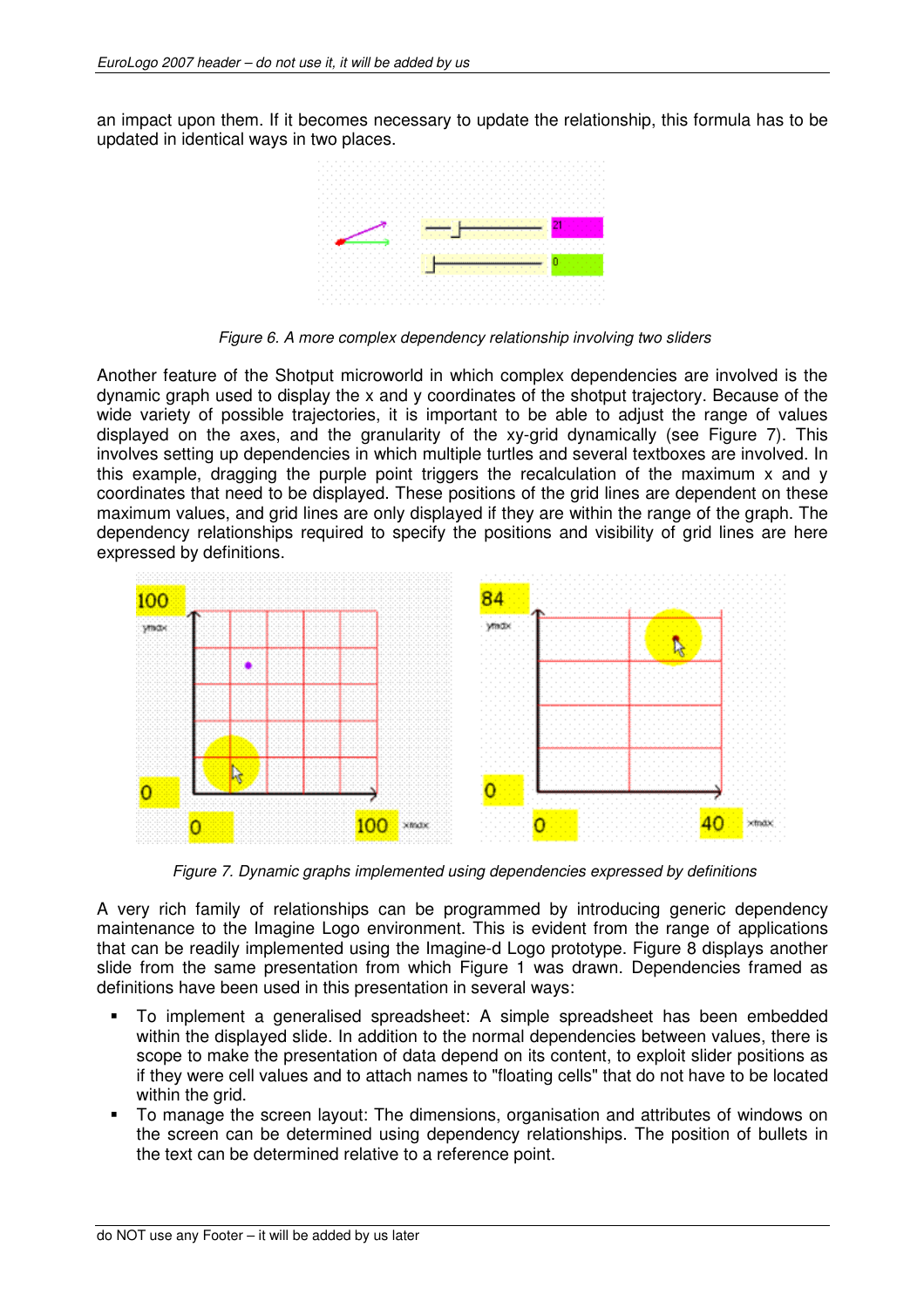To animate the presentation: By dragging the dog icon at the foot of the slide from left to right across the screen different right hand panes can be slotted into the slide to illustrate each of the bullet points in turn. This animation effect is obtained by creating a series of frames that display a different variant of the dog icon according to its horizontal position, and defining the choice and location of the right hand pane in terms of this position.

| Implementing a Dependency-based programming system                                                                                                      |     |                          |            |                        |         |
|---------------------------------------------------------------------------------------------------------------------------------------------------------|-----|--------------------------|------------|------------------------|---------|
| Extending the dependency idea                                                                                                                           |     | totalprice totaldiscount |            |                        |         |
| * The presentation of cells can be dependent upon<br>the values of cells                                                                                |     | 9.99                     | 0.999      | 8.991                  |         |
| * Formulae can use other objects such as sliders                                                                                                        |     | 23.00                    | 23         | 20.7                   |         |
| * Cells can be named variables and do not need to                                                                                                       |     | 100.00                   | 10         | 30                     |         |
| conform to the grid layout<br>N                                                                                                                         |     | <b>DiscountRate</b>      | TatalPrice | 132.99                 |         |
| * The limited types of dependent objects allowed<br>in a spreadsheet is the result of a design decision -<br>not a limitation of the dependency concept | 0.1 | Tatalbiscount            | 13.299     | <b>DiscountedPrice</b> | 119.691 |
|                                                                                                                                                         |     |                          |            |                        |         |

Figure 8. Illustrating dependency in specifying slide content, layout and animation

### **Discussion**

Introducing dependency-by-definition to Imagine Logo has a significant practical impact on model construction. In implementing features such as dynamic graphs, the convenience of being able to formulate dependencies as definitions without needing to explicitly set up the underlying maintenance mechanisms is liberating, and promotes the speed and flexibility of development that is associated with the use of spreadsheets. Extending Imagine Logo in this way seems to be particularly topical when we consider the prominent role that dependency plays in many successful educational products, such as Cabri Geometry and Visual Fractions. However, in this context, it is worth noting (Kalas, personal communication, 2005) that the designers of Imagine Logo have long been aware of the expressive qualities of dependencies, yet have been uncertain about how these can be effectively and coherently exploited. This is consistent with the fact that understanding the relationship between modelling with dependency and programming has been a central theme of the Empirical Modelling project (EM Web) since its inception more than twenty years ago. Over this period, research on this theme has generated:

practical tools and models to demonstrate that modelling *purely* with definitions in principle has expressive power and range encompassing what has been illustrated using Imagine-d Logo above (see for instance the presentation graphicspresHarfield2007 (EM Web), in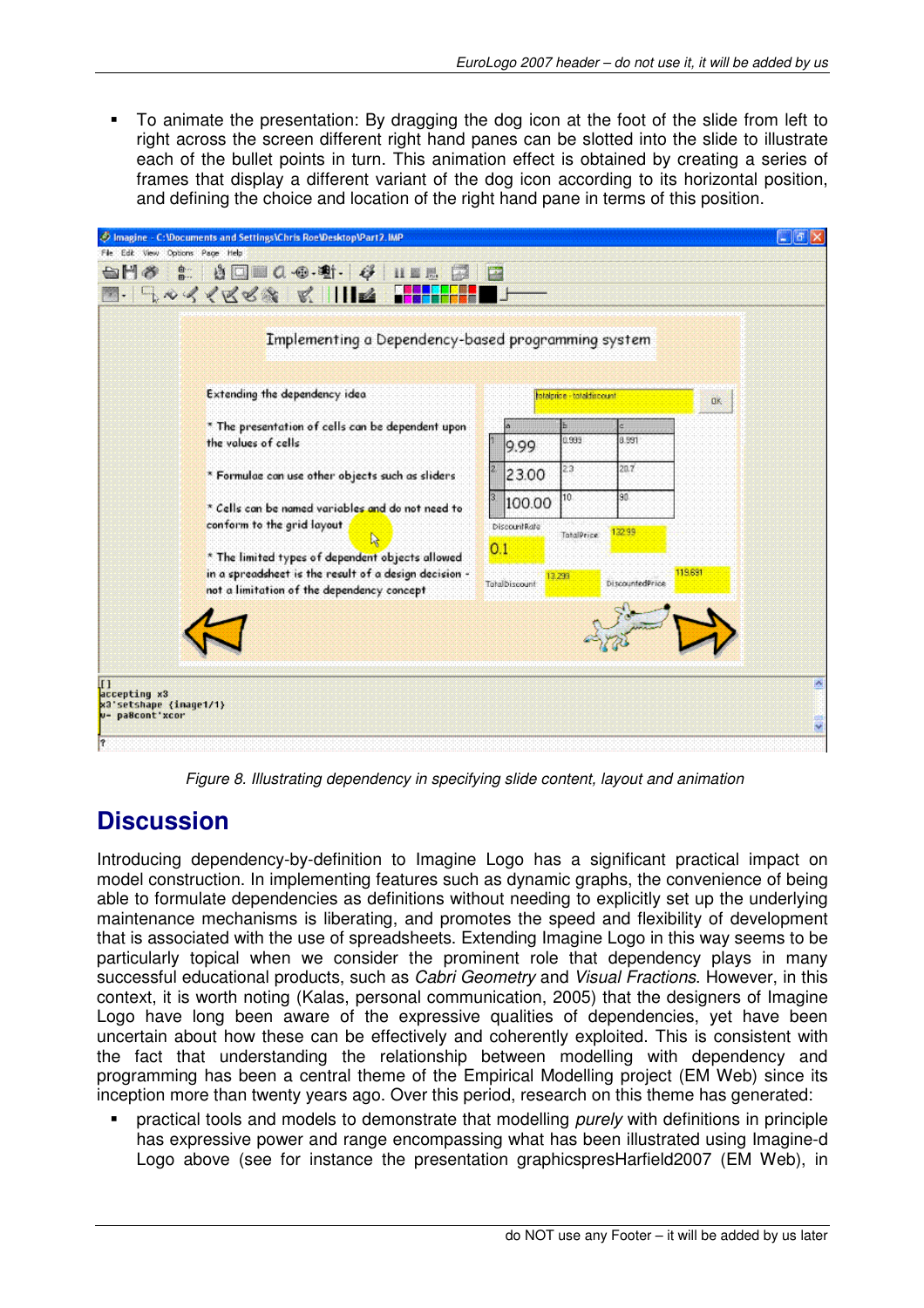which definitions support geometric modelling and interface management, and implement notations for formulating definitions that are themselves defined within the modelling tool).

 a methodology for modelling with dependency that is associated with a radical reappraisal of thinking about computing (Beynon, 2007; King, 2007).

Relevant issues can be exposed by reviewing "programming with dependency" from each of the three perspectives identified in the introduction: programming practice, pedagogy, and computing science.

#### Programming practice

It is a conceptual mistake to suppose that adding features to a programming language that contribute to ease-of-development and ease-of-use necessarily thereby enhances its value as a vehicle for constructivist learning. Learning and 'optimisation to achieve a specific programming goal' are activities that engage the mind in quite different ways, and develop in entirely divergent directions. In learning, it is vital to pay as much attention to the environment as possible and to explore every discrepancy between expectation and observation, whereas optimisation involves specialising the task and engineering the context so as to minimise the information we need to know about the environment and eliminate all observation and action that can be made superfluous. The distinction drawn between virtuosity and musicality in performance is one indication that the speed with which we can accomplish specific tasks is not a good measure of how much we have learnt about a domain.

It is also well-recognised that adding features to a programming environment does not necessarily lead to a coherent conceptual enhancement. The challenge to conceptual integrity in Imagine-d Logo can be gauged from comparing the code developed by Tomcsanyi (2003) to implement the dynamic geometry depicted in Figure 2 with the following listing, which specifies the same configuration using the EDEN interpreter – the principal tool for Empirical Modelling:

```
line AB, BC, AC 
point A, B, C 
AB=[A,B] // the line joining points A and B 
BC = [B, C]AC=[C, A]A = \{20, 180\} // the point p4
B = \{260, 490\} // the point p1
C = \{285, 50\} // the point p3
line perpA, perpB, perpC 
perp C = perpend(C, AB) // the perpendicular dropped from C on to AB
perpB = perpend(B, AC) 
perp = perpend(A, BC)
point D 
D = intersect(perpA, perpB)
```
In both EDEN and the Imagine-d Logo prototype, the programmer can *either* specify the explicit procedural actions that maintain the geometric dependencies in Figure 2, or embody them in a set of definitions. But by what criterion should one approach be adopted rather than the other, and is the distinction between these two approaches more than a matter of individual taste?

#### Pedagogy

In comparing Logo with Boxer, diSessa (1997) stresses the importance of criteria other than abstract expressive power in relation to learning. His concern is as much with the physical form that programs take as with the underlying programming constructs. This is consistent with his observation (diSessa, 2000) that "make it experiential is perhaps the single most powerful educational heuristic I know". diSessa also seeks to challenge the assumption that educational software "comes in large units that are so slick and complex as to require many person-years of effort to create them, usually by highly technically competent software engineers".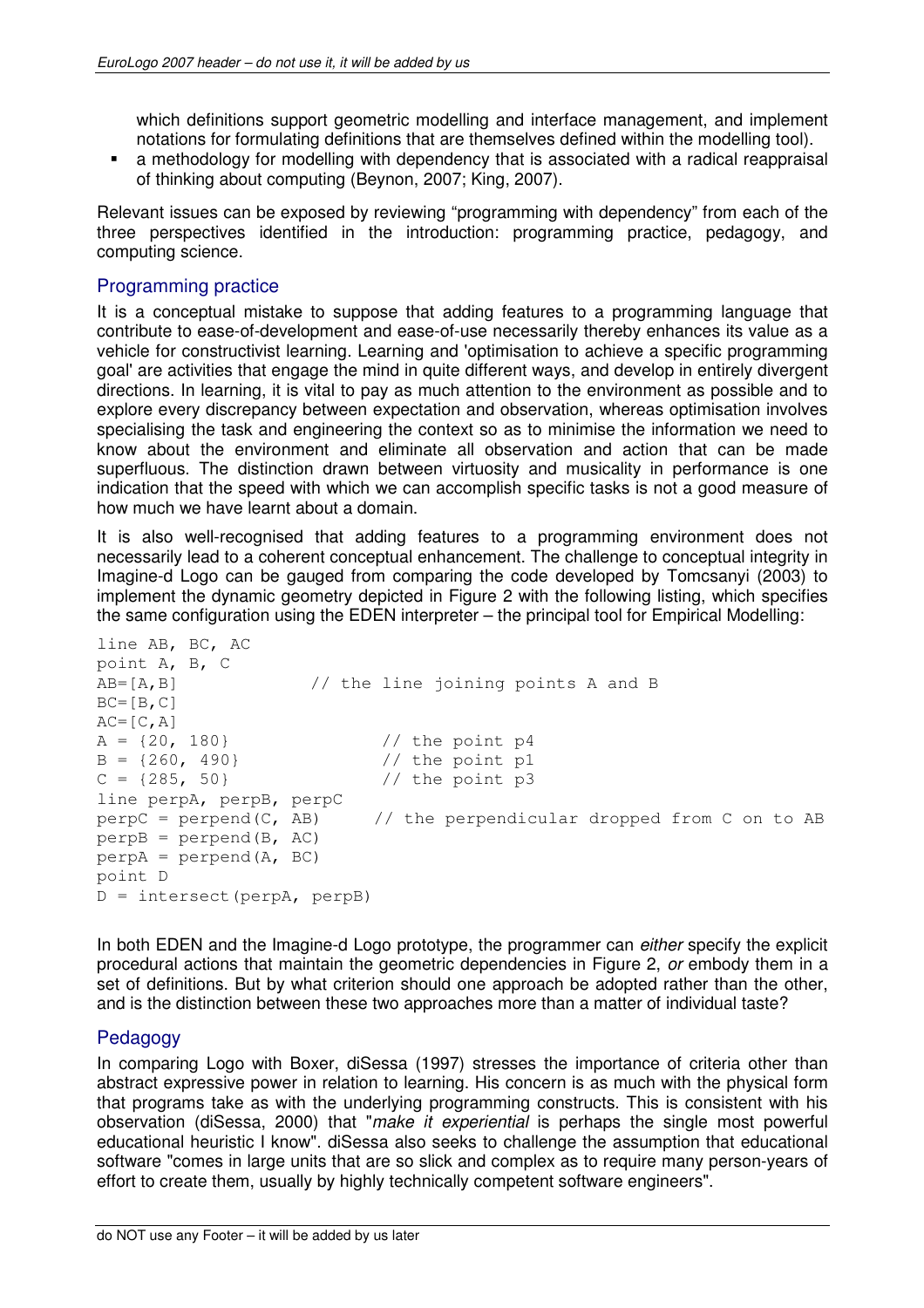

Figure 9. The **tick model** that defines uniform motion (diSessa, 2000)

diSessa's "tick model" of uniform motion, as depicted in Figure 9, reflects his desire to shift the emphasis from programs as complex bodies of code for professional analysis towards visual artefacts that are intelligible to the learner. It also highlights his concern for a close correspondence between the interpretation of the program in the domain and the components of a visual representation. Similar concerns for experiential rather than symbolic representations of programs were influential in the design of Imagine Logo (Kalas et al, 2000).

Beynon and Roe (2006) raise a deeper concern about the suitability of programming languages as a means to realise constructionist ideals. The traditional and fundamental understanding of what a program is casts the programmer in the role of a specialist with recondite knowledge whose job is to ensure that a program carries out specific functional tasks that conform to explicit user requirements. Under this interpretation, neither the programmer nor the user interacts with the program as an artefact in a way that is well-matched to the agenda of the active learner. The kind of conflation of pupil, teacher, developer roles that constructionist learning ideally demands is much better mapped on to the collaborative moulding of a spreadsheet model to situation by human agents with different levels of domain knowledge and computational literacy discussed by Nardi (1993). Empirical Modelling endorses this idea, privileging the use of sets of definitions to express the latent dependency in situations over the use of conventional procedural constructs and data abstractions to describe processes and behaviours.

#### Computing Science

The besetting problems of large-scale complex software development are closely connected with the need to develop domain knowledge in an incremental and systematic fashion whilst making computer models in a constructivist spirit. This highlights a strong connection between pedagogical aspirations for software and fundamental concerns in computing science. Empirical Modelling identifies the primitive learning that must underpin software development with a particular way of gaining familiarity and understanding in a domain. This activity has a primary orientation closer to Papert's bricolage than conventional programming (cf. Roe (2003), pages 109-116), in that its emphasis is upon modelling concrete situations rather than prescribing abstract behaviours. As discussed in Beynon (2007), this is achieved through making artefacts that are appropriately characterised as *construals* rather than programs. A construal offers interactive experience to the model-maker in which empirically validated patterns of observation, dependency and agency in the domain are faithfully reflected.

The notion of giving computer-support to making construals fits in well with diSessa's conception of material intelligence as "an intelligence achieved cooperatively with external materials". The close correspondence between the components of the Boxer program in Figure 9 and their physical counterparts in the domain is well-matched to an analysis of domain observables, dependencies and agents. Generalising such a correspondence to typical computer programs is altogether more problematic. The fundamental historical rationale for the program concept has been that of automating human agency out-of-the-loop. The sharp mathematically defined abstractions that pervade the theory of programming are its legacy. The difficulty of maintaining a credible correspondence between objects as experienced in the domain and objects as they emerge in the design of programs is but one indication of the tension between automated action and reflective thinking. It is clear for instance that the object-oriented programming activity associated with implementing the dynamic geometry of Figure 6 in Tomcsanyi (2003) does not admit the same direct interpretation in geometric terms as the family of EDEN definitions above.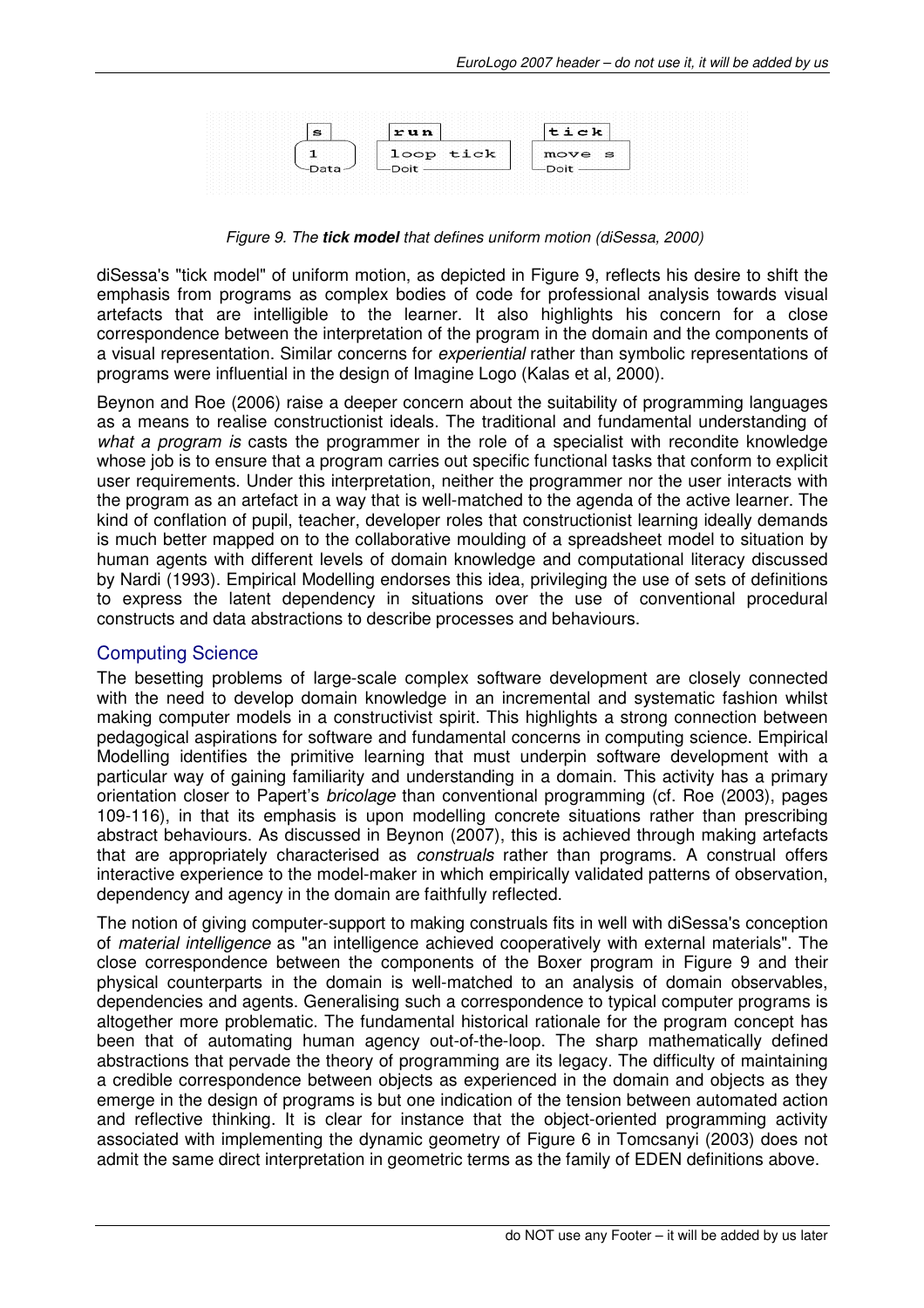# **Conclusion**

The above discussion highlights the crucial importance in constructionist use of the computer of the experiential aspects of the modeller's interaction. For learning to be effective, there must be a close and – in some sense – directly perceptible relationship between situations, objects and concepts in the domain and the interactive experience of the model-making. In establishing this relationship, what is – or comes to be – hidden and implicit in the interaction is quite as important as what is explicit. Arguably, much learning is associated with acquiring such familiarity with relationships between significant observables that the procedures for identifying these relationships that at first must be laboriously followed become routine and internalised. But where the polished products of professional software development strive to anticipate what kind of functionality and familiarisation is appropriate and attainable and optimise the user's interaction accordingly, the essence of educational software is that it should expose the raw activities that are associated with identifying functionality and gaining familiarity with procedures.

Dependencies are archetypal examples of relationships that underpin learning. The merits of spreadsheets for educational applications can plausibly be attributed to the fact that  $-$  unlike conventional programs – they carry out dependency maintenance activity in a way that is both hidden and intentionally *uninterpreted*. Programming environments such as Imagine-d Logo and EDEN in principle support similar sense-making conventions that allow some "program code" to be explicitly interpreted and some to be as-if-internalised by the model-maker. The problematic issue is that such a policy of blended interpretation and uninterpretation is not consistent with the orthodox abstract conception of computational semantics.

Modern variants of Logo, such as Imagine Logo and Boxer, have taken significant steps towards the concretisation that is essential in supporting a new practice of computing better attuned to the demands of constructionist learning. The sense-making theories needed to enfranchise such practice and to promote its mature use have yet to be identified. As Albirini, citing Gärdenfors and Johansson, remarks: "educational technology still lacks a unifying theory of learning that would serve as a foundation for its use in the classroom" (Albirini, 2007). The motivating thesis behind Empirical Modelling is that such a theory of learning has to be developed in conjunction with a radically new conception of computing (Beynon, 2007).

As diSessa's "tick model" of uniform motion illustrates (see Figure 9), there are contexts in which there is an excellent match between experience of a domain and of its representation in a computer-based artefact. It is evident that the quality of the "tick model" is linked to the fact that the "turtle" metaphor for change is ideally suited to representing the dynamics of physical motion and time. One of the problematic aspects of our current conception of computing is that the professional programmer aspires to a world-view that is equally well-attuned to the very same turtle metaphor. Under this view, software should ideally fit into a world where the processes of change are effected through the continuous action of tamed agents operating under the stable gaze of a benign objective external observer. In this world, constructing software is uncovering the theory that governs the mind as machine and all change as ultimately explicable with reference to eternal absolute physical laws.

Papert's vision for constructionist learning is not well-served by this limited understanding of computation. Such an objectified conception of change needs to make room for an altogether wilder perception of the perspectives and vectors that are associated with learning: their subjectivity, potential incoherence, and the absence of well-rehearsed and practiced trajectories. The primary emphasis in computing for this purpose is not on processes and behaviours, but on situations in which human interpretation operates in flux, uncertainty and potential confusion, and on construals rather than programs.

The above reflections suggest two different ways in which the Imagine-d Logo prototype might contribute to future research. With a sufficiently robust and comprehensive implementation, the dependency front-end could become a standard feature of the Imagine Logo environment, to be used in a discretionary manner as users see fit. The examples in this paper have illustrated the potential for using such a front-end in several different ways: to link the contents of a screen